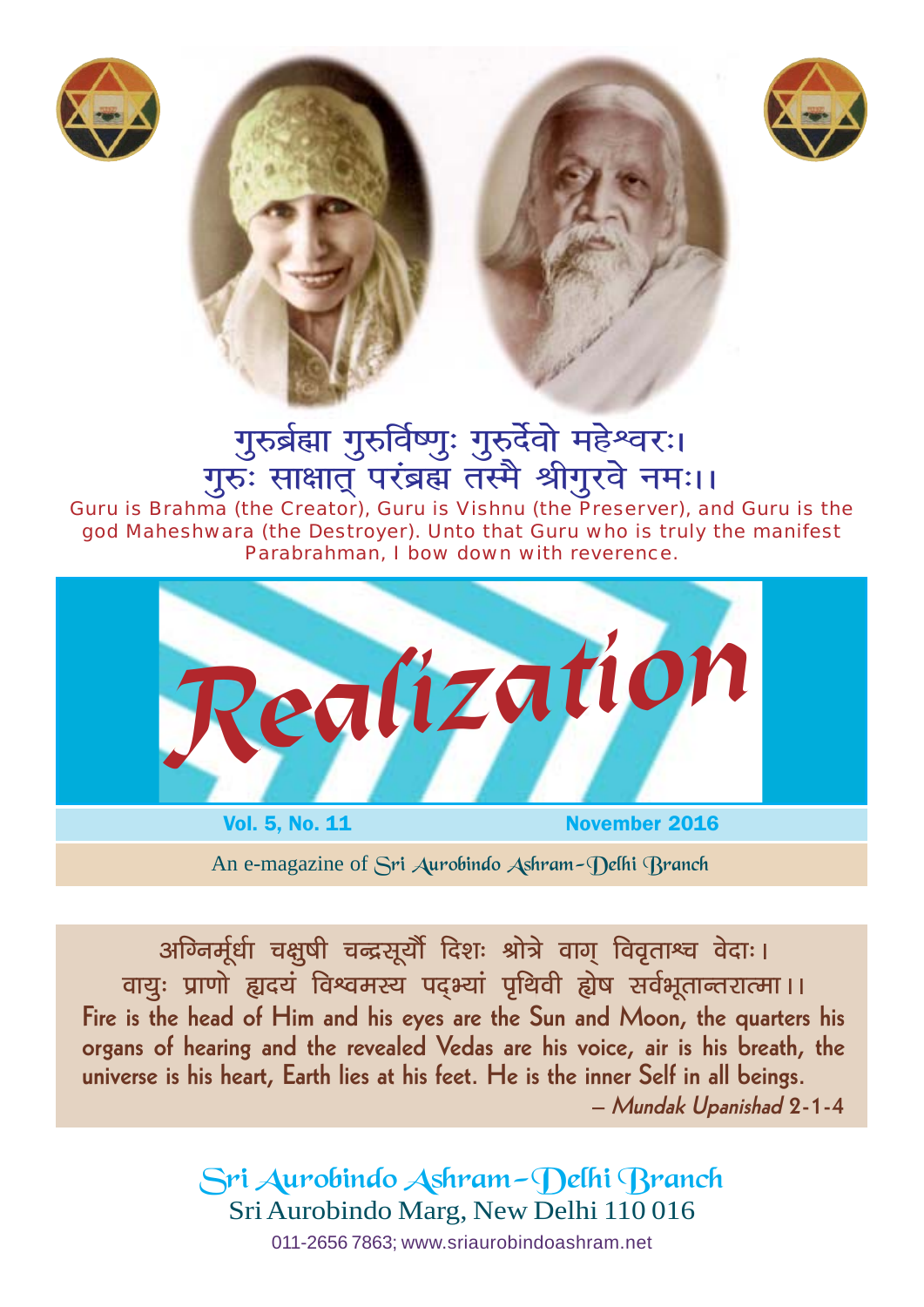# Ongoing & Forthcoming Events November 2016

|               | Meditation & Satsang venue: Meditation Hall |               |                                                                                          |  |
|---------------|---------------------------------------------|---------------|------------------------------------------------------------------------------------------|--|
|               | <b>Monday - Saturday</b>                    | $7 - 7:30$ pm | <b>Collective Meditation</b>                                                             |  |
|               |                                             |               | Sunday Meditation & Discourses 10:00 - 11:30 am                                          |  |
| <b>Nov 06</b> | Hamare Prashn, Sri Maa ke Uttar             |               | <b>Ms. Aparna Roy</b>                                                                    |  |
| <b>Nov 13</b> |                                             |               | Invoking the Gods Within (Based on Sri Aurobindo's The Secret of Veda) Shri Udhav Sureka |  |
| <b>Nov 20</b> | 'Evolution' - A sonnet by Sri Aurobindo     |               | <b>Shri Prashant Khanna</b>                                                              |  |
| <b>Nov 27</b> |                                             |               | The Universal Vital Forces (Based on The Great Adventure pp. 131-133) Acharya Navneet    |  |

### Other Programs

| <b>November 4-5</b>                    | <b>All Day</b>    |                   | <b>Dhammapada Tipataka Chanting</b>                                               | <b>Meditation Hall</b>             |
|----------------------------------------|-------------------|-------------------|-----------------------------------------------------------------------------------|------------------------------------|
|                                        |                   |                   | More info at: www.lbdfi.org/www.tipitakachantingcouncil.org                       |                                    |
| <b>November 10</b>                     | $7:00 \text{ pm}$ |                   |                                                                                   | Bhajan Sandhya Ms. Sapna Mukherjee |
|                                        |                   |                   | Contact: 011-2656 7863; <contact@aurobindoonline.in></contact@aurobindoonline.in> |                                    |
|                                        |                   |                   | <b>Ongoing Classes venue: Meditation Hall</b>                                     |                                    |
| <b>Wednesday</b>                       |                   | 11:30 am-12:30 pm | <b>Bhagvad Gita</b>                                                               | <b>Shri Prashant Khanna</b>        |
| Sunday (Except 20th) 11:30 am-12:30 pm |                   |                   | <b>Savitri</b>                                                                    | <b>Shri Prashant Khanna</b>        |
|                                        |                   |                   | Contact: 011-2656 7863; 2651 7426                                                 |                                    |

# The Mother's Integral Health Centre Activities

(Phone 011-2685 8563, Sanjeeb: 88005 52685, Mrs. Bhatia: 93122 65447 ; <tmihc2000@yahoo.co.in> General O.P.D. Daily 8:30–9:30 am 2:30–3:30 pm Speciality Clinics – By Appointment Only

| Tue/Thu/Sat    | <b>Accupressure</b>        | Tue/Thu/Sat        | <b>Ayurveda</b>      |
|----------------|----------------------------|--------------------|----------------------|
| Tue/Thu/Fri    | <b>Clinical Psychology</b> | Mon-Sat (11am-1pm) | <b>Physiotherapy</b> |
| <b>Mon-Sat</b> | <b>Mind Body Medicine</b>  | Mon/Wed/Thu/Fri    | <b>Homeopathy</b>    |
| <b>Tue</b>     | <b>Orthopaedics</b>        | Tue/Thu/Sat        | <b>Naturopathy</b>   |
| <b>Monday</b>  | <b>Ophthalmology (Eye)</b> | Tue/Thu            | <b>Dental</b>        |
| Wed/Thu        | <b>General Surgery</b>     | <b>Friday</b>      | <b>Psychiatry</b>    |
| Tue/Thu        | <b>Gynecology</b>          |                    |                      |

Integrated Health Services : Tailor-made packages of 4 hrs./day (Tu/Th/Sa) Includes: Ayurveda, Naturopathy, Yogasana, Pranayama, Accupressure, Eye Exercise, Integral Health Consultation

| November 6 & 20     | $6 - 7$ am         | Mahamrityunjaya Havan & Gita Paath                      |                              |
|---------------------|--------------------|---------------------------------------------------------|------------------------------|
| Tue/Thu/Sat         | $6:45-7:45$ am     | <b>Yogasanaclass</b>                                    | <b>Shri Debi Prasad</b>      |
| Tue/Wed/Fri         | $7:00-7:45$ am     | Yogasana class for MIS/MBK                              | <b>Ms. Preeti Bhardwaj</b>   |
| Mon/Wed/Fri         | $8-9$ am           | <b>Yogasanaclass</b>                                    | <b>Ms. Monica Srivastava</b> |
| Mon/Wed/Fri         | $9:45-10:45$ am    | <b>Yoga for Senior Citizens</b>                         | <b>Ms. Sapna Mukherjee</b>   |
| Mon/Wed/Fri         | $11$ am $-12$ noon | <b>Yogasanaclass</b>                                    | Dr. Aparajita Rath           |
| Tue/Thu/Sat         | $4 - 5$ pm         | <b>Yogasanaclass</b>                                    | <b>Shri Deepak Jhamb</b>     |
| Tue/Fri             |                    | <b>Contentment Building Month for Individual/Family</b> | <b>Ms. Neha Bhimwal</b>      |
| <b>Nov 26-Dec 1</b> | $8:00$ am          | Integral Eye Exercise Camp                              |                              |

Contact: 011-2685 8563; Madhu 92683 84794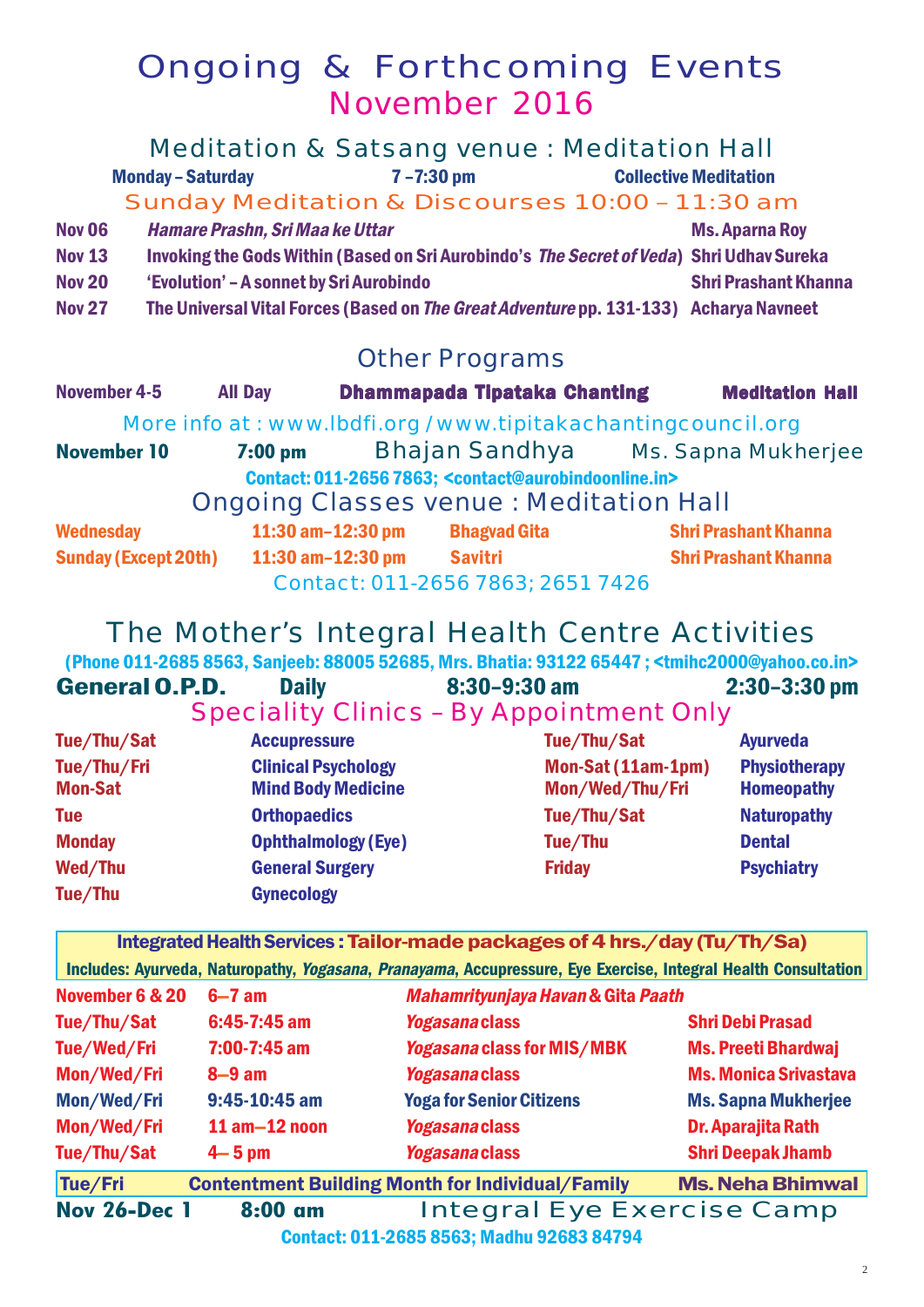Special Ayurveda Retreat (Residential/Non Residential) **At Delhi Ashram Health Centre; November 19-23, 2016, Time: 7am to 7pm** Talks on Holistic Health. Body Constitution & Prakriti Analysis. Yoga & Meditation. Personalized Health Guide. **Panchakarma therapies; Whole Body Massage; Shirodhara Registration limited to 30 seats on "First Come First Served" basis Contact: Dr Surinder Katoch; 98111 99167; Email:<docskatoch@gmail.com>**

Ongoing Classes venue: The Mother's Integral Health Centre Rm 15J

| <b>Monday</b> | $2:30-3:30$ pm | Vivekachoodamani                                                                         | Dr. Tarun Baveja |
|---------------|----------------|------------------------------------------------------------------------------------------|------------------|
| Wed/Fri       | $2:30-3:30$ pm | Chhandogya Upanishad                                                                     | Dr. Tarun Baveja |
|               |                | Contact: 011-2685 8563; Aradhana <aradhana.archer@gmail.com></aradhana.archer@gmail.com> |                  |

# Matri Kala Mandir CLASS SCHEDULE

| Mon/Fri/Sat       | $3:00 - 6:00$ pm | <b>Hindusthani Classical Vocal</b>                                                             | <b>Shri Kshitij Mathur</b>        |
|-------------------|------------------|------------------------------------------------------------------------------------------------|-----------------------------------|
| Wed/Sat           | $3:30-6:30$ pm   | <b>Hindusthani Classical Vocal</b>                                                             | <b>Shri Kshitij Mathur</b>        |
| Tue/Thu           | $4:00 - 5:00$ pm | <b>Hindusthani Classical Vocal</b>                                                             | <b>Smt. Premsheela</b>            |
| <b>Mon to Sat</b> | $4:00 - 6:30$ pm | <b>Music for The Soul</b>                                                                      | <b>Km. Karunamayee</b>            |
| Wed/Fri           | $4:00 - 6:00$ pm | <b>Hindusthani Classical Vocal</b>                                                             | <b>Shri Shiv Prasad Rao</b>       |
| Wed/Sat           | $3:30 - 6:30$ pm | <b>Carnatic Vocal</b>                                                                          | <b>Smt Jalaja Shankar</b>         |
| Wed/Thu           | $4:00 - 6:30$ pm | <b>Tabla</b>                                                                                   | <b>Shri Vijay Shankar Mishra</b>  |
| Wed/Fri           | 4:00-6:30 pm     | <b>Sitar</b>                                                                                   | <b>Shri Neel Ranjan Mukherjee</b> |
| Mon/Fri           | $3:30 - 5:30$ pm | <b>Flute</b>                                                                                   | <b>Shri Himanshu Dutt</b>         |
| Mon/Fri           | $3:30 - 5:30$ pm | <b>Violin</b>                                                                                  | <b>Dr. Ranjan Srivastav</b>       |
| Mon/Wed/Fri       | $3:30-6:00$ pm   | <b>Hawaian Guitar &amp; Key Board</b>                                                          | <b>Shri Neel Ranjan Mukherjee</b> |
| Tue/Thu           | $3:30 - 5:30$ pm | <b>Spanish Guitar</b>                                                                          | <b>Shri Jagdish Kumar</b>         |
| Mon/Wed           | $4:00 - 6:00$ pm | <b>Bharata Natyam</b>                                                                          | Smt Rajeswari Natarajan           |
| Tue/Thu           | $4:00 - 6:30$ pm | <b>Kathak Nritya</b>                                                                           | <b>Smt. Raksha Singh</b>          |
| Wed/Sat           | $4:00 - 6:30$ pm | <b>Kathak Nritya</b>                                                                           | <b>Km. Anjali Saini</b>           |
| Mon/Fri           | $3:30 - 5:00$ pm | <b>Odissi Nritya</b>                                                                           | <b>Shri Dibakar Khuntia</b>       |
| Mon/Fri           | $4:00 - 5:30$ pm | <b>Painting</b>                                                                                | <b>Smt. Tatini Sengupta Ray</b>   |
| Tue/Thu           | 4:00-6:00 pm     | <b>Painting</b>                                                                                | <b>Shri Tapan Ch. Bhowmick</b>    |
| Tue/Thu/Sat       | $4:00 - 6:00$ pm | <b>Table Tennis</b>                                                                            | <b>Shri Gulshan Rai Khera</b>     |
| <b>Mon to Sat</b> | $4:30 - 5:30$ pm | <b>Taekwondo</b>                                                                               | <b>Shri Arshad Hashish</b>        |
| Tue/Thu/Sat       | 4:30-5:30 pm     | <b>Basketball (M.I.S. students)</b>                                                            | <b>Shri Hridesh Rawal</b>         |
|                   |                  | Contact: 011-3242 5661; 2656 7863; <matrikalamandir67@gmail.com></matrikalamandir67@gmail.com> |                                   |

### 2016 Camps in the Kumaon Himalayas

| <b>Nov 02-09</b>                                                                                 | <b>Reiki Mastership</b>             | <b>English</b> | <b>Anuradha Ramesh</b> | <b>Madhuban, Ramgarh</b>   |
|--------------------------------------------------------------------------------------------------|-------------------------------------|----------------|------------------------|----------------------------|
|                                                                                                  | Nov 24-Dec 28 Hypnotherapy Workshop | <b>English</b> | <b>Veena Shrikant</b>  | <b>Madhuban, Ramgarh</b>   |
| <b>Nov 09-15</b>                                                                                 | <b>Study Camp</b>                   | <b>Marathi</b> | Rajendra Sarodiya      | <b>Van Niwas, Nainital</b> |
| CONTACT: 011-2656 7863; 2652 4810; <aurocamps@aurobindoonline.in></aurocamps@aurobindoonline.in> |                                     |                |                        |                            |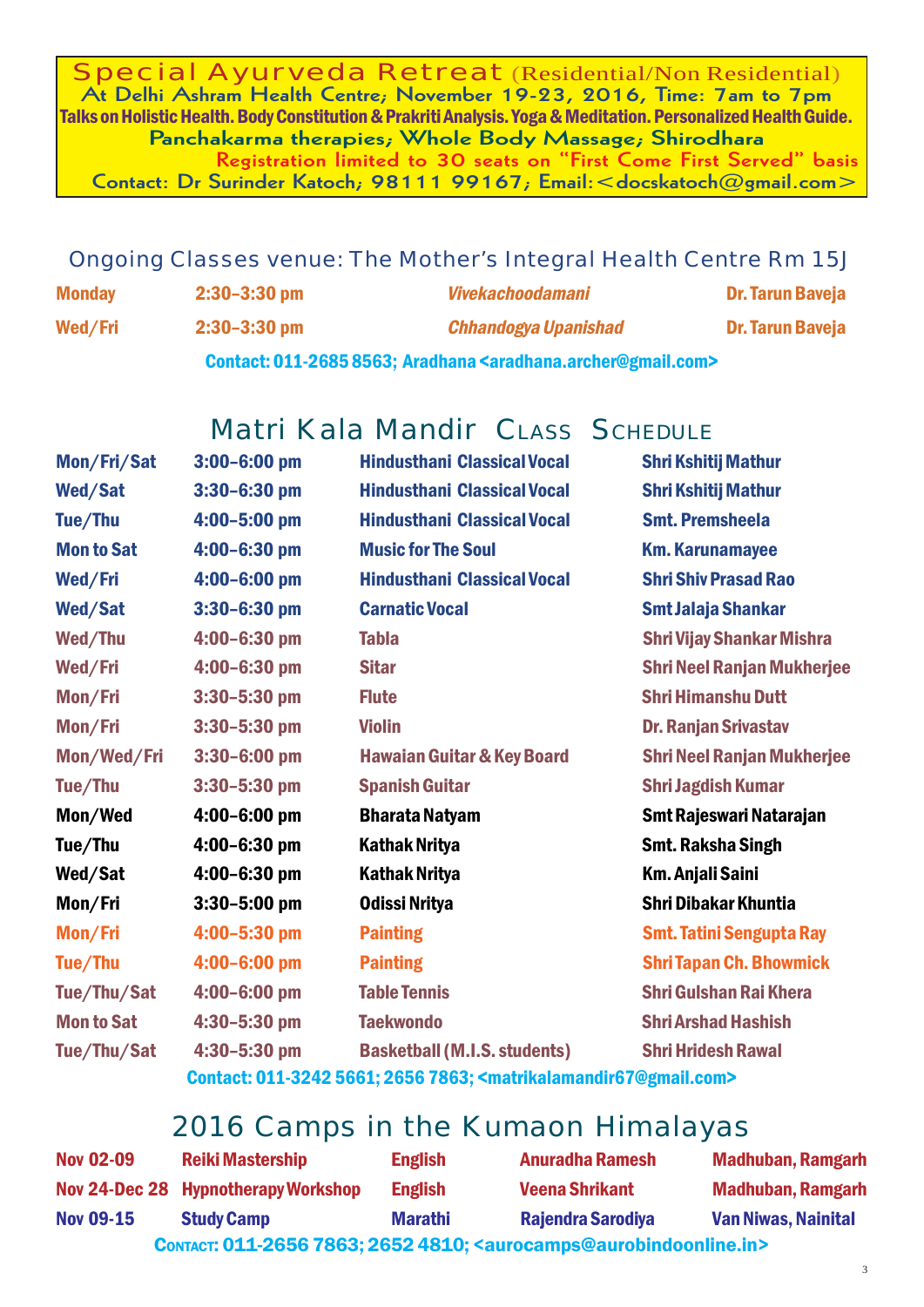# Important Days in the Ashram

| <b>17 November</b> | Anniversary of the Mother's Mahasamadhi Day                     |
|--------------------|-----------------------------------------------------------------|
|                    | Day of silent aspiration and invocation for her Presence within |
| <b>20 November</b> | Anniversary of the Mother's samadhi Day                         |
|                    | The Mother's body was laid to rest in the courtyard of          |
|                    | Sri Aurobindo Ashram, Pondicherry                               |
| <b>24 November</b> | Anniversary of the Siddhi Day - Darshan Day                     |
|                    |                                                                 |

**Sri Aurobindo had given me charge of the outer work because he wanted to withdraw into concentration in order to hasten the manifestation of the supramental consciousness and he had announced to the few people who were there [24 November 1926] that he was entrusting to me the work of helping and**



**guiding them, that I would remain in contact with him, naturally, and that through me he would do the work. Suddenly, immediately, things took a certain shape: a very brilliant creation was worked out in extraordinary detail, with marvellous experiences, contacts with divine beings, and all kinds of manifestations which are considered miraculous. Experiences followed one upon another, and, well, things were unfolding altogether brilliantly and... I must say, in an extremely interesting way.**

**One day, I went as usual to relate to Sri Aurobindo what had been happening—we had come to something really very interesting, and perhaps I showed a little enthusiasm in my account of what had taken place—then Sri**

**Aurobindo looked at me... and said: "Yes, this is an Overmind creation. It is very interesting, very well done. You will perform miracles which will make you famous throughout the world, you will be able to turn all events on earth topsyturvy, indeed,..." and then he smiled and said: "It will be a great success. But it is an Overmind creation. And it is not success that we want; we want to establish the Supermind on earth. One must know how to renounce immediate success in order to create the new world, the supramental world in its integrality."**

**With my inner consciousness I understood immediately: a few hours later the creation was gone... and from that moment we started anew on other bases. – The Mother, 10 July 1957**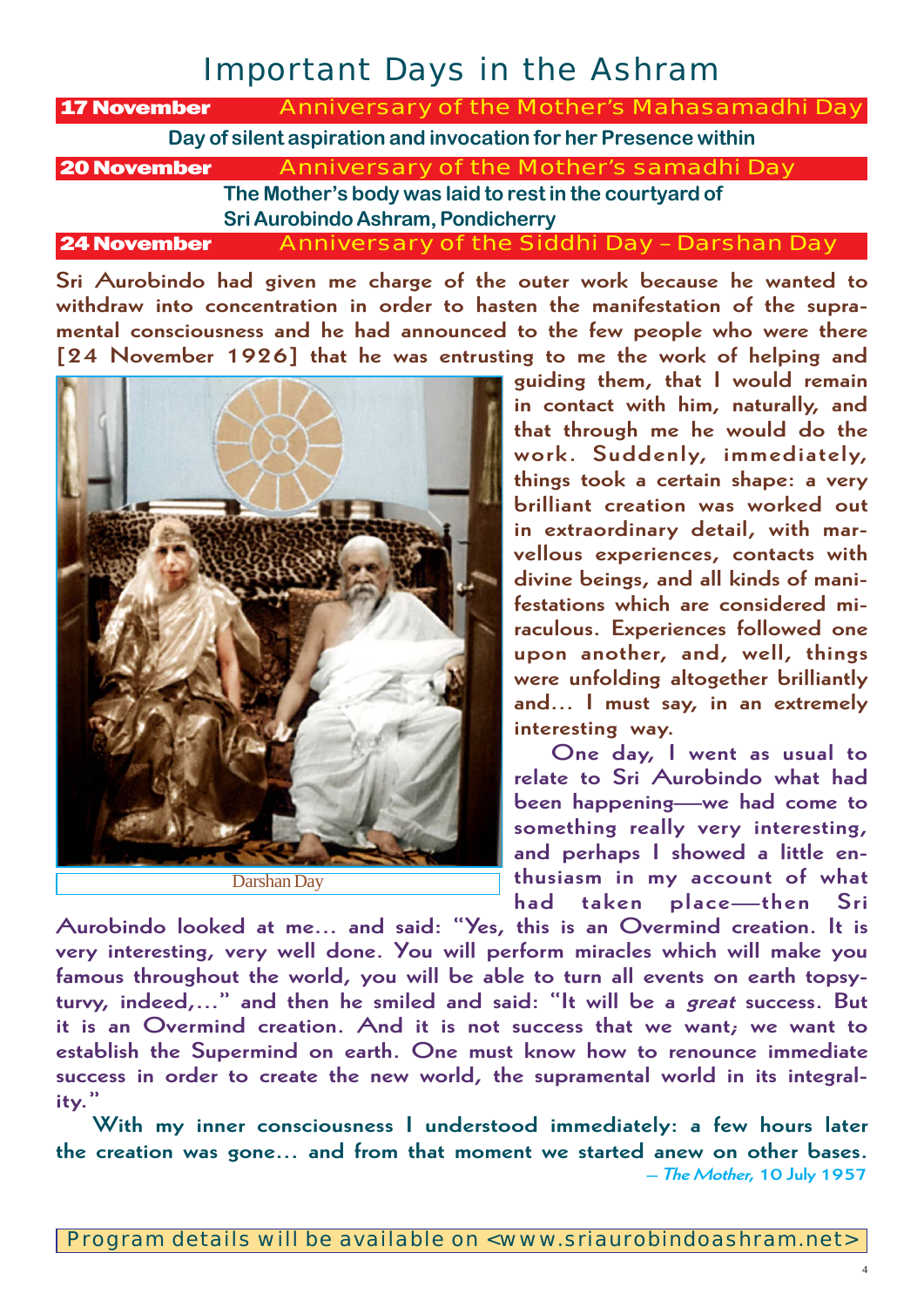# **Man–Slave or Free**

The exclusive pursuit of Yoga by men who seclude themselves either physically or mentally from the contact of the world has led to an erroneous view of this science as something mystic, far-off and unreal. The secrecy which has been observed with regard to Yogic practices,—a necessary secrecy in the former stages of human evolution,—has stereotyped this error. Practices followed by men who form secret circles and confine the instruction in the mysteries strictly to those who have a certain preparatory fitness, inevitably bear the stamp to the outside world of occultism. In reality there is nothing intrinsically hidden, occult or mystic about Yoga. Yoga is based upon certain laws of human psychology, a certain knowledge about the power of the mind over the body and the inner spirit over the mind which are not generally realised and have hitherto been considered by those in the secret too momentous in their consequences for disclosure until men should be trained to use them aright. Just as a set of men who had discovered and tested the uttermost possibilities of mesmerism and hypnotism might hesitate to divulge them freely to the world lest the hypnotic power should be misused by ignorance or perversity or abused in the interests of selfishness and crime, so the Yogins have usually preserved the knowledge of these much greater forces within us in a secrecy broken only when they were sure of the previous ethical and spiritual training of the neophyte and his physical and moral fitness for the Yogic practices... This has not prevented treatises and manuals from being published dealing with the physical or with the moral and intellectual sides of Yoga. Nor has it prevented great spirits who have gained their Yoga not by the ordinary careful and scientific methods but by their own strength and the special grace of God, from revealing themselves and their spiritual knowledge to mankind and in their intense love for humanity imparting something of their power to the world. Such were Buddha, Christ, Mahomed, Chaitanya, such have been Ramakrishna and Vivekananda. It is still the orthodox view that the experiences of Yoga must not be revealed to the uninitiated. But a new era dawns upon us in which the old laws must be modified. Already the West is beginning to discover the secrets of Yoga. Some of its laws have revealed themselves however dimly and imperfectly to the scientists of Europe while others through Spiritualism, Christian Science, clairvoyance, telepathy and other modern forms of occultism are being almost discovered by accident as if by men groping in the dark and stumbling over truths they cannot understand. The time has almost come when India can no longer keep her light to herself but must pour it out upon the world. Yoga must be revealed to mankind because without it mankind cannot take the next step in the human evolution.

The psychology of the human race has not yet been discovered by Science. All creation is essentially the same and proceeds by similar though not identical laws. If therefore we see in the outside material world that all phenomena proceed from and can be reduced to a single causal substance from which they were born, in which they move and to which they return, the same truth is likely to hold good in the psychical world. The unity of the material universe has now been acknowledged by the scientific intellect of Europe and the high priests of atheism and materialism in Germany have declared the *ekam ev*â*dvitiyam* [God is one, without a second] in matter with no uncertain voice. In so doing they have merely reaffirmed the discovery made by Indian masters of the Yogic science thousands of years ago. But the European scientists have not discovered any sure and certain methods, such as they have in dealing with gross matter, for investigating psychical phenomena. They can only observe the most external manifestations of mind in action. But in these manifestations the mind is so much enveloped in the action of the outer objects and seems so dependent on them that it is very difficult for the observer to find out the springs of its action or any regularity in its workings. The European scientists have therefore come to the conclusion that it is the stimulations of outside objects which are the cause of psychical phenomena, and that even when the mind seems to act of itself and on its own material it is only associ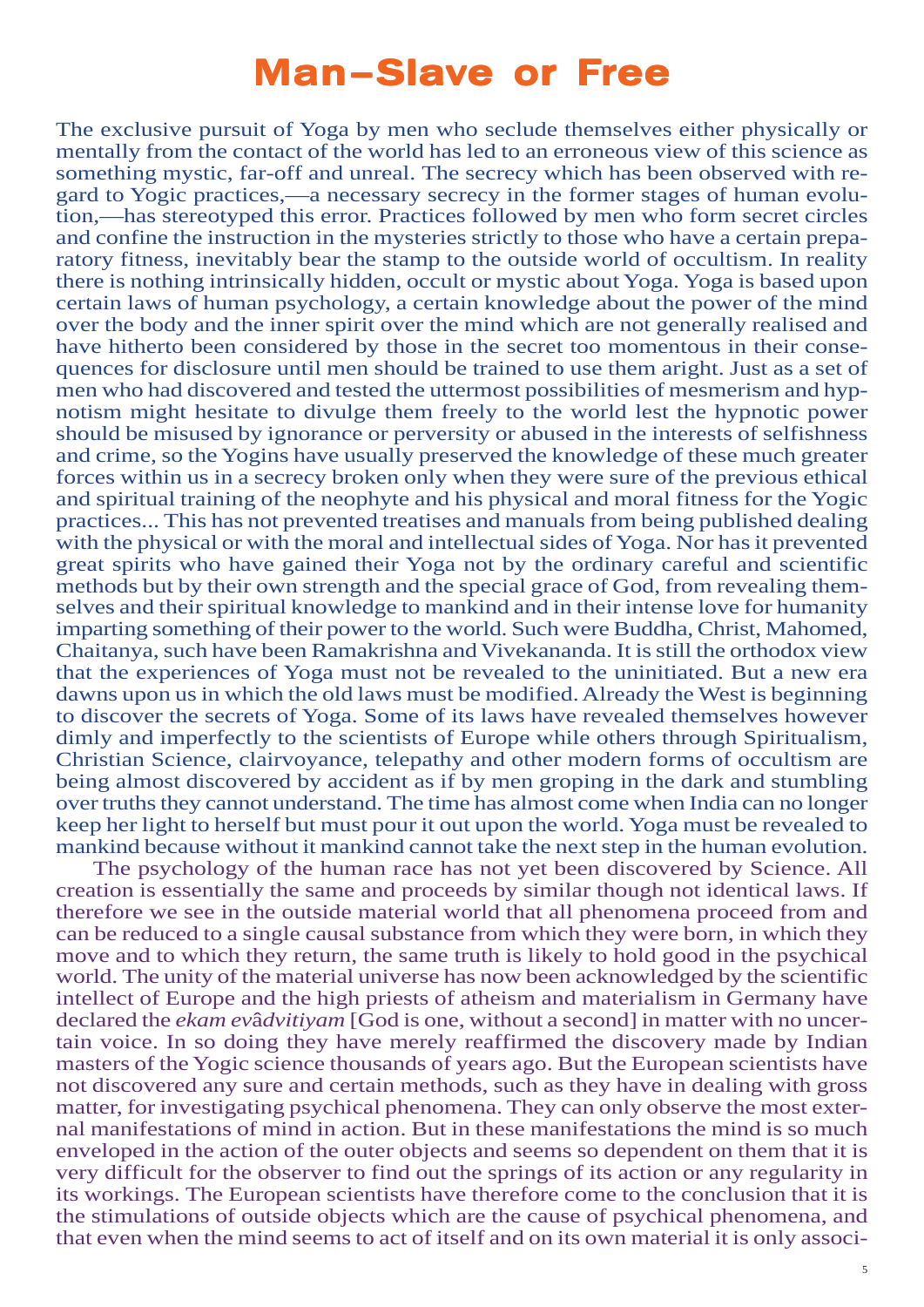ating, grouping together and manipulating the recorded experiences from outside objects. The very nature of mind is, according to them, a creation of past material experience transmitted by heredity with such persistence that we have grown steadily from the savage with his rudimentary mind to the civilised man of the twentieth century. As a natural result of these materialistic theories, science has found it difficult to discover any true psychical centre for the multifarious phenomena of mind and has therefore fixed upon the brain, the material organ of thought, as the only real centre. From this materialistic philosophy have resulted certain theories very dangerous to the moral future of mankind. First, man is a creation and slave of matter. He can only master matter by obeying it. Secondly, the mind itself is a form of gross matter and not independent of and master of the senses. Thirdly, there is no real free will, because all our action is determined by two great forces, heredity and environment. We are the slaves of our nature, and where we seem to be free from its mastery, it is because we are yet worse slaves of our environment, worked on by the forces that surround and manipulate us.

It is from these false and dangerous doctrines of materialism which tend to subvert man's future and hamper his evolution, that Yoga gives us a means of escape. It asserts on the contrary man's freedom from matter and gives him a means of asserting that freedom. The first great fundamental discovery of the Yogins was a means of analysing the experiences of the mind and the heart. By Yoga one can isolate mind, watch its workings as under a microscope, separate every minute function of the various parts of the *antahkarana*, the inner organ, every mental and moral faculty, test its isolated workings as well as its relations to other functions and faculties and trace backwards the operations of mind to subtler and ever subtler sources until just as material analysis arrives at a primal entity from which all proceeds, so Yoga analysis arrives at a primal spiritual entity from which all proceeds. It is also able to locate and distinguish the psychical centre to which all psychical phenomena gather and so to fix the roots of personality. In this analysis its first discovery is that mind can entirely isolate itself from external objects and work in itself and of itself. This does not, it is true, carry us very far because it may be that it is merely using the material already stored up by its past experiences. But the next discovery is that the farther it removes itself from objects, the more powerfully, surely, rapidly can the mind work with a swifter clarity, with a victorious and sovereign detachment. This is an experience which tends to contradict the scientific theory, that mind can withdraw the senses into itself and bring them to bear on a mass of phenomena of which it is quite unaware when it is occupied with external phenomena. Science will naturally challenge these as hallucinations. The answer is that these phenomena are related to each other by regular, simple and intelligible laws and form a world of their own independent of thought acting on the material world. Here too Science has this possible answer that this supposed world is merely an imaginative reflex in the brain of the material world and to any arguments drawn from the definiteness and unexpectedness of these subtle phenomena and their independence of our own will and imagination it can always oppose its theory of unconscious cerebration and, we suppose, unconscious imagination. The fourth discovery is that mind is not only independent of external matter, but its master; it can not only reject and control external stimuli, but can defy such apparently universal material laws as that of gravitation and ignore, put aside and make nought of what are called laws of nature and are really only the laws of material nature, inferior and subject to the psychical laws because matter is a product of mind and not mind a product of matter... It is followed by the crowning realisation that there is within us a source of immeasurable force, immeasurable intelligence, immeasurable joy far above the possibility of weakness, above the possibility of ignorance, above the possibility of grief which we can bring into touch with ourselves and, under arduous but not impossible conditions, habitually utilise or enjoy.

– *Sri Aurobindo*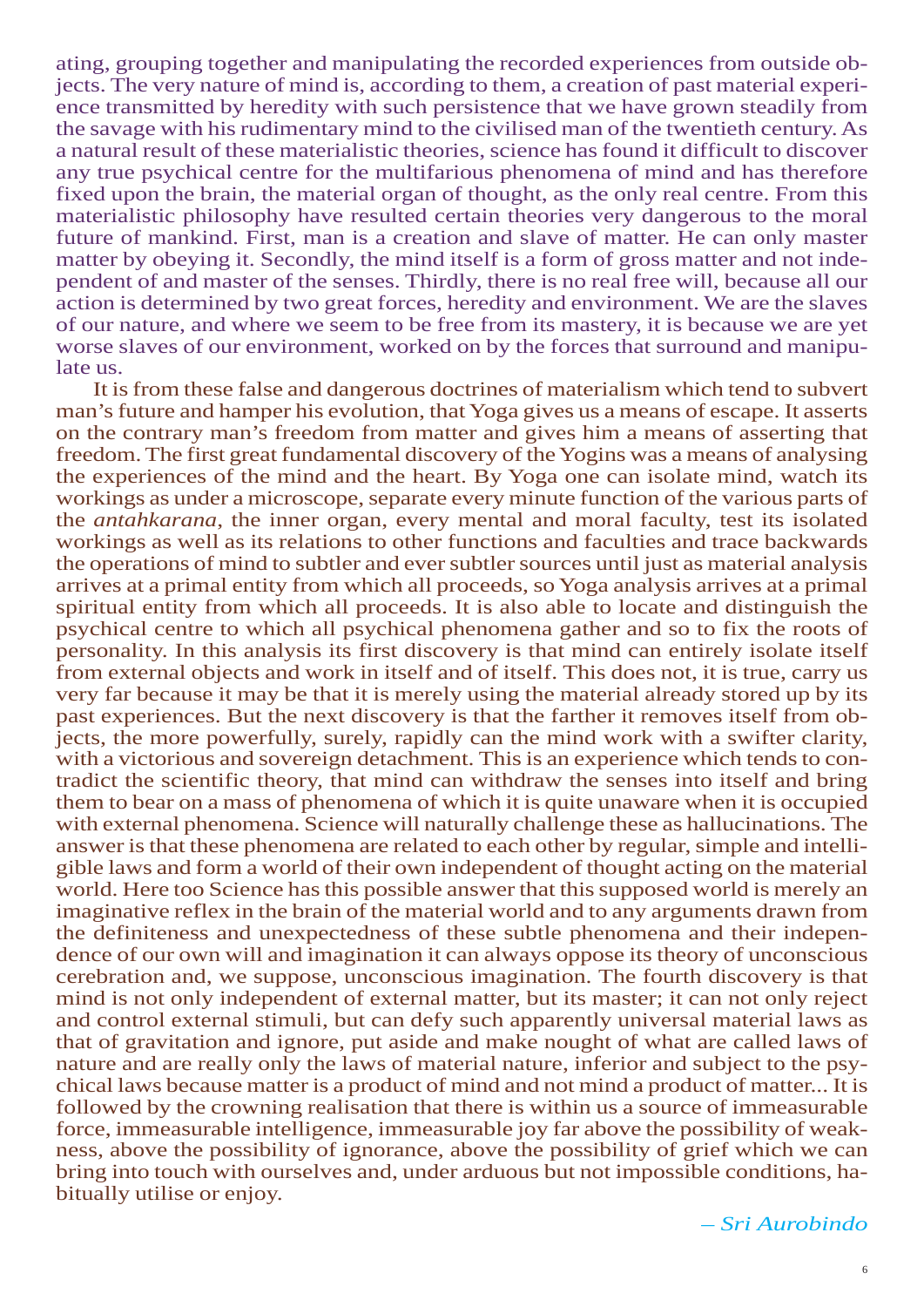# Activities during September 16 – October 15, 2016

**INTEGRAL YOGA ORIENTATION** : Thirty two individuals including parents of The



Mother's International School students took part in the ultra-short *Orientation to Integral Yoga* course held on September 17-18, 2016. The program consisted of 3 practical sessions of yogasanas and pranayamas. Talks on yoga, the spiritual worldview, the purpose of life, and stress management were given by Dr. Ramesh Bijlani. During the course, a highly rejuvenating and relaxing musical break was provided by Ms. Premsheela.



**VISIT BY USA STUDENTS**: Twelve students from the USA led by Ms Tenzin Choezom, touring under the auspices of World Learning, Nepal, stayed briefly in the Ashram. During their visit on 18th September, 2016, Dr. Ramesh Bijlani in an instructive session made them cognizant of the life-affirming spiritual philosophy of Sri Aurobindo and the Mother, and its relevance to a happy, healthy and fulfilling life.

**AIE STUDENTS AT ASHRAM** : Eleven B.Ed. students from the Army Institute of

Education, Greater NOIDA, accompanied by their teacher, Dr. Jyoti Tiwari, spent a day at the Ashram on 20 September 2016. They were given an introduction to the Ashram, a tour of Mirambika Free Progress School, and extensive sessions on the integral philosophy of Sri Aurobindo and the Mother with particular emphasis on the way it forms the basis of the theory and practice of integral education. A few representative comments by the participants at the end of the sessions include: "quite different from other visits", "a great experience", "there is peace which we can feel", "want



to come here again", "overall, a very beautiful, nicely conducted and informative workshop."



**GERMAN YOGA PRACTITIONERS** VISIT : A group of twenty yoga enthusiasts from Germany, led by Swami Tattvaroopananda, stayed in the Ashram for a few days. During their stay, on 20 September 2016 they had a session on the journey of life, and how it can be made meaningful through the practice of integral yoga.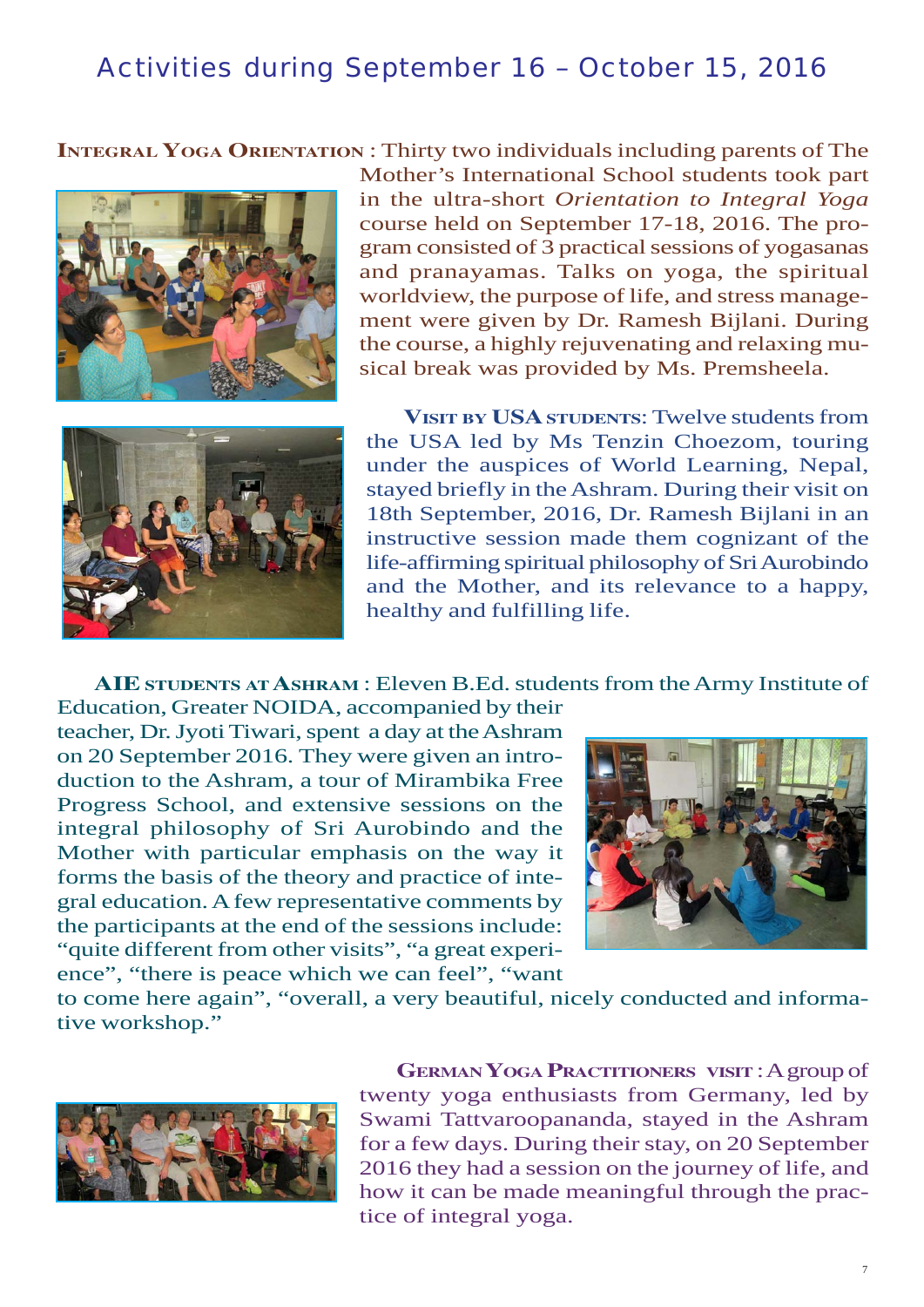**NIFT STUDENTS** VISIT : A group of 30 students from the National Institute of Fashion Technology (NIFT), New Delhi, led by Prof. Anupam Jain, visited the Ashram on 22 September 2016. Dr. Ramesh Bijlani in an inspiring talk gave a brief life-sketch of Sri Aurobindo and the Mother, a short introduction to their Integral Yoga and its relevance to a purposeful and joyous life.

**SELF-DEVELOPMENT CAMP FOR VILLAGERS** : Sri Aurobindo Centre, Paigamberpur,

U.P. conducted a 'Self-development for Rural Segment' camp for 16 persons from 2 villages at Sri Aurobindo Ashram-Delhi Branch from September 22-24, 2016. Activities included yogasanas, *pranayama*, and meditation for a healthy mind & body; practical *shramdan* (selfless physical work offering) with follow-



up theoretical sessions on its importance for the society in general; and study sessions on how to imbibe the chief principles of the Bhagvad Gita in our daily life.

**BHAJAN SANDHYA** : Dr Mithu Pal, an accomplished singer and educationist, offered a bevy of devotional songs in the monthly *bhajan sandhya* on 24 September, 2016. She charmed the audience with bhajans in Sanskrit, Hindi and Bangla. In one of the Bangla bhajans, the devotee compares himself with the river and the Divine with the ocean. He says that till he was resisting, he could not merge with the ocean, but now that he has surrendered, he is flowing towards the ocean. She introduced each bhajan with its gist in English. Also included in her offering was the English hymn, Amazing Grace, which created a very soothing atmosphere in her scintillating and yet serene voice. She ended her offering with adoration of The Mother and Sri Aurobindo.

**INTEGRAL EYE EXERCISE CAMP** No. 112 was conducted from September 24-29, 2016, at The Mother's Integral Health Centre. Comments from the participants are self-explanatory regarding the efficacy of the routines taught in the camp: "The treatment seems to be very convincing and well explained" (A.K.); "I feel better than before and I think it works very fast its very good. I think we should the camp in villages" (K.U.); "This eye camp is a God-sent opportunity for everyone – with or without eyesight problem. In these six days itself, one felt that there is an improvement, which is astonishing… it seems a miraculous facility. Thanks and we will try to follow up" (J.C.); "I think this eye camp is a boon from God and all of you are its instruments. I personally found this camp very beneficial. Proper use of vision, and what to do when eyes get tired, were brought home to me. We take eyes for granted but now I will take better care of the eyes." (K.C.)

**MORE BHAJANS** : Several soulful bhajans in Hindi and Bangla were offered by a music teacher of Mirambika Free Progress School, Ms Samadrita Barua, in the Meditation Hall on 28 September 2016.

**OM CHANTING** : On 29 September 2016, In the evening meditation on 29 September 2016, Ms Usha Chengappa explained the significance of Om, the all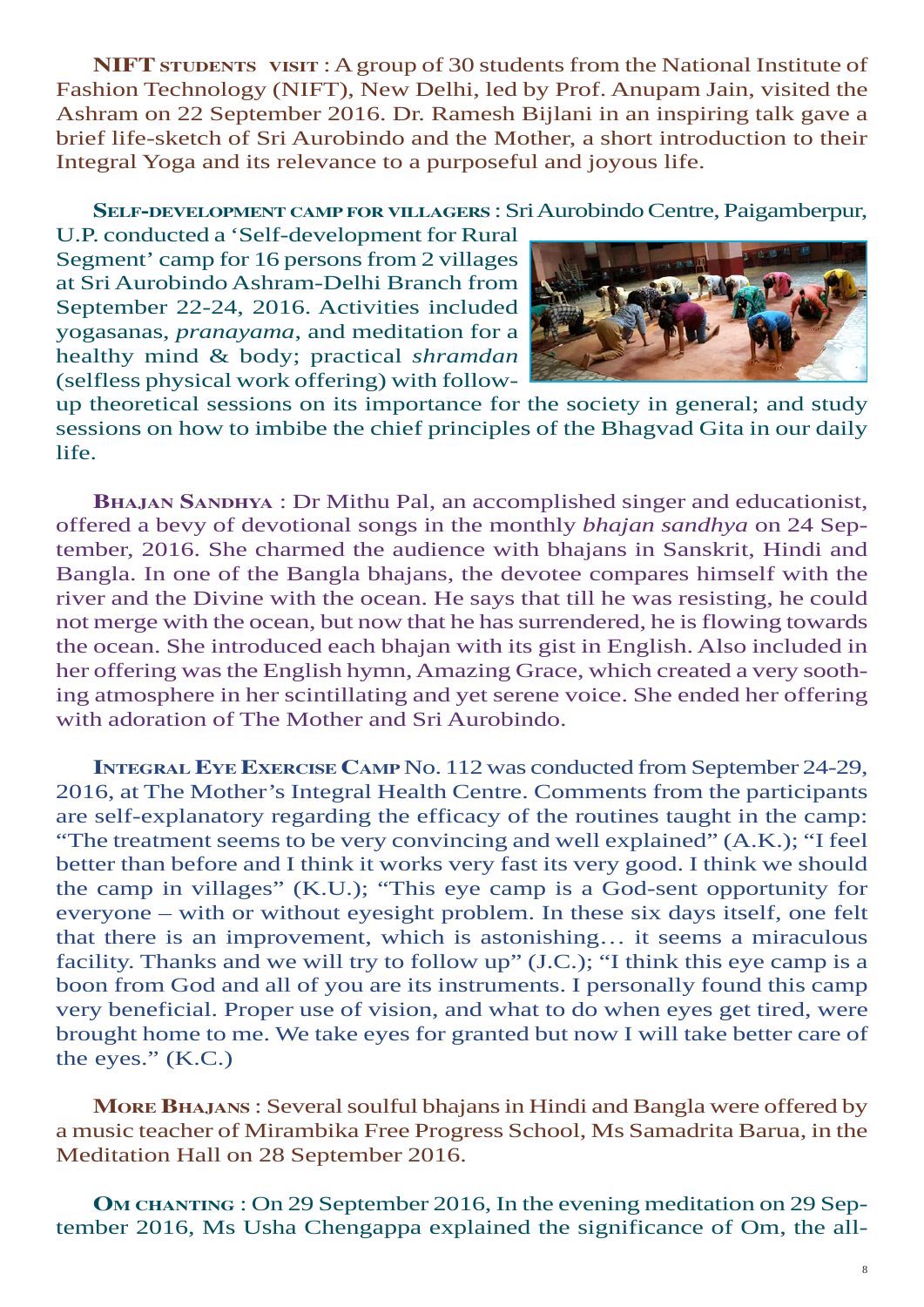enveloping vibrations and hence the sense of oneness it creates, and then led group chanting of Om, in which all present, joined.

AMITY INSTITUTE STUDENTS FOR SPIRITUAL & CULTURAL DEVELOPMENT : Fifty B.Ed. (Bachelor of Education) students of Amity Institute of Education, NOIDa, led by Drs. Smriti and Astha Saxena visited

the Ashram on 30 September 2016, for fulfilling in part the requirement of 'Spiritual and Cultural Development' in their curriculum. In a scholarly exposition, Dr. Ramesh Bijlani, explained to the group the difference between culture & civilization, salient points of divergence between Graeco-Roman & Western culture



and Indian culture, and the strengths of Indian civilization which enabled it to endure through the millennia and in what manner it can help solve the seemingly overwhelming problems of human existence today. Introducing the addressees to Integral Yoga philosophy of Sri Aurobindo and the Mother, he discussed its relevance specifically to present-day education. The group also participated in a session of devotional music and meditation, and partook lunch in the Ashram dining hall. Feedback comments were very positive: "divine and enlivening", "transcended the knowledge boundaries", "relevant and heart-warming", "a lifetime experience", "very relaxing", "eye-opening", "truly amazing", and "unforgettable."

#### **SOURCING OUR ONENESS CAMP AT VAN NIWAS, NAINITAL** : Between October 2-8, 2016, a 'Sourcing Our Oneness' camp was held at



Van Niwas, Nainital, with a total of 90 participants from Sri Aurobindo Ashram-Pondicherry, Sri Aurobindo Ashram-Delhi Branch; Auroville-Tamilnadu & Auroville International; Sri Aurobindo Soci-



ety, Sri Aurobindo Action, SACAR, and World Union from Puducherry.

The group explored practical application of the Integral yoga in daily life on an individual as well as collective level. Interactive discussions were held on how to dynamically collaborate for the fulfillment of the aims and ideals of Sri Aurobindo and the Mother in personal lives and in the social structures in India and the world. The gathering used the 12 qualities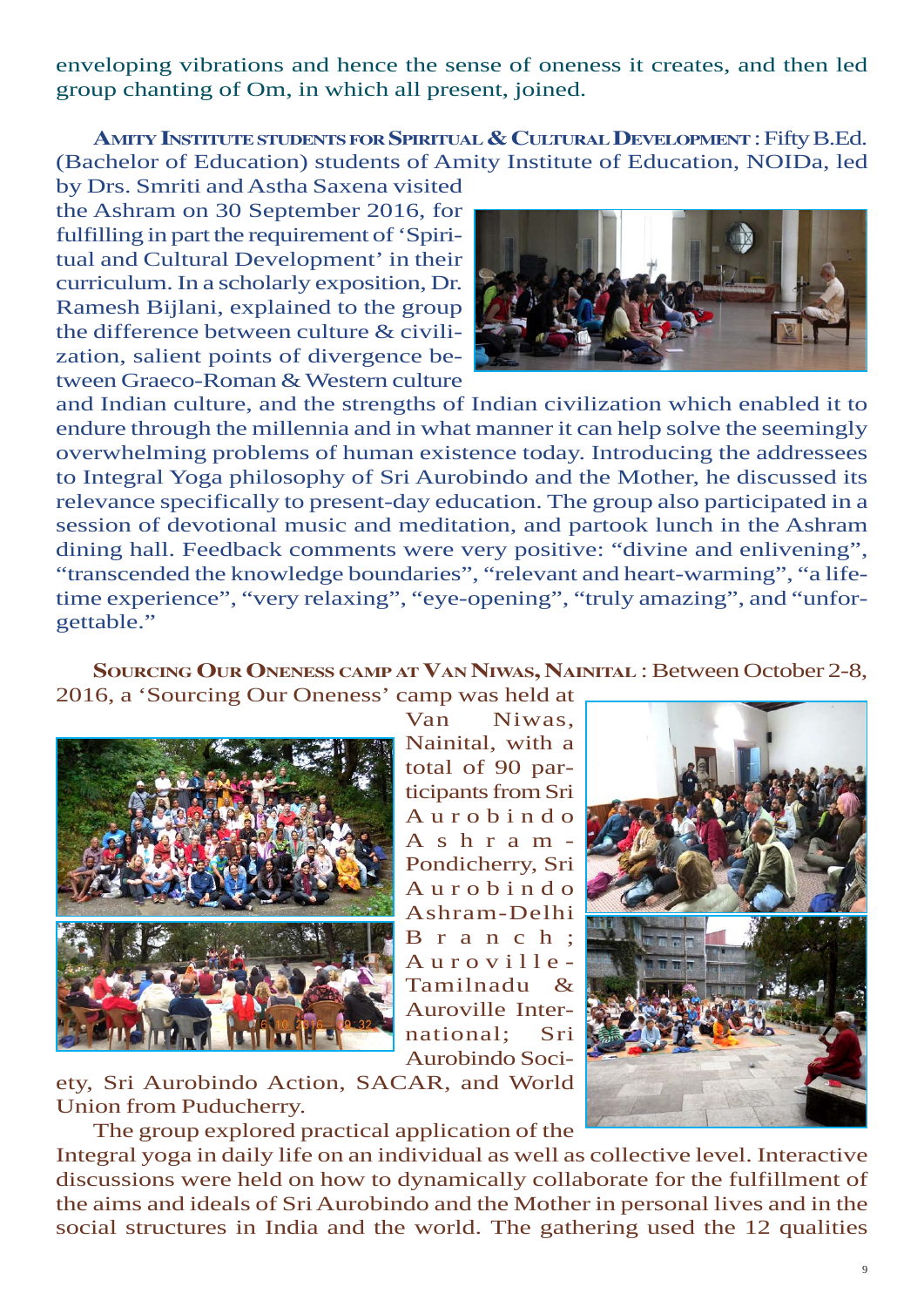



depicted in the Mother's symbol as practical tools to explore the fields of society including Life, Power, Wealth and Utility as represented by the Matrimandir Gardens.

This exploration in an integral approach encompassed a string of practical activities







including lectures, workshops, exhibitions, body movement, yoga and *pranayama*, music and art, treks & nature walks, rockclimbing, rappelling & rivecrossing, etc.

**SURAJMAL INSTITUTESTUDENTS' VISIT**: Eight B.Ed. students of Surajmal Institute, Janakpuri, New Delhi**,** led by Ms Monika Davar visited the Ashram on 6 October 2016. Dr. Ramesh Bijlani introduced the group to the integral philosophy of Sri Aurobindo and the Mother, and discoursed on the manner it forms the basis of integral education besides providing direction for a life of love, peace and fulfillment.



**YOGA ENTHUSIASTS FROM AMERICA** : Fifteen yoga enthusiasts from the USA paid a half-day visit to the Ashram. Besides a tour of the Ashram premises, Dr. Ramesh Bijlani introduced the group to the life-affirming view of spirituality

embodied in Sri Aurobindo's and the Mother's philosophy and its role in stimulating a peaceful and fulfilling life by raising the consciousness of the human race. The group took part in a practical session of yogasanas and pranayamas. Some comments by the group include: "great for philosophy and to reinforce the teachings in such a pragmatic way",

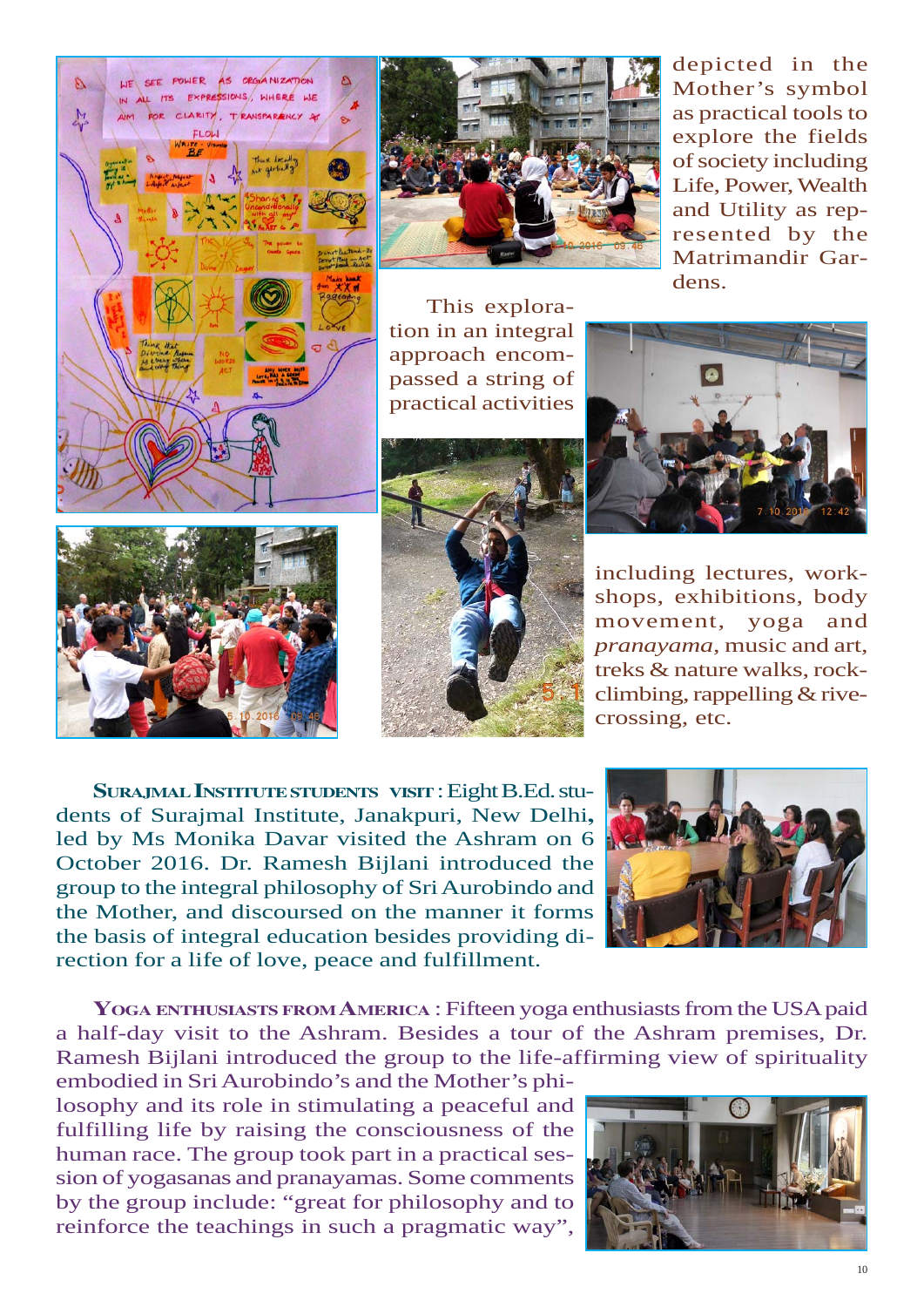"good spiritual insight", "discussions were mesmerizing", "was absorbed from start to finish", "the vibration inside the walls was beautiful to experience", "beautiful complex and gardens", "the grounds are charged with a powerful, tangible spiritual energy."

**AMITY INSTITUTE OF EDUCATION STUDENTS' VISIT** : Forty seven B.Ed. students from Saket based Amity Institute of Education led by Drs. Pratimam Saxena and Dipti Madhura visited the Ashram on 14 October 2016. Dr. Ramesh Bijlani gave the



group a brief introduction of the lives of Sri Aurobindo and the Mother and their Integral Yoga philosophy with particular emphasis on Integral Education. Dr. Bijlani also elaborated on the Integral Yoga in terms of how it can form a basis of for a happy and meaningful life, and a brief history of Sri Aurobindo Ashram and its Delhi Branch and their activities. The students participated in soulful music, and also had an outdoor session on aspir-

ing high. Some comments from the participants at the end follow: "got an opportunity to listen to wonderful and meaningful words", "has given me a different perspective on life", "informative about real life", "the best part of the session were the meditative songs", "an unforgettable day", "the hall gives a sense of immense peace which I had never experienced earlier", and "a powerful and soothing experience at the same time".

**BHAJAN SANDHYA** : In this month's Bhajan Sandhya, the musical offering was made by Ms Premsheela in the Meditation Hall on 15 October 2016. She was accompanied on the Tabla by Mr Faraz Khan. Ms. Premsheela began with '*O Jag Janani O Kalyani*' for invoking the Mother's Grace, and continued with bhajans by Meera Bai, Sant Kabir, and a bhajan praising Sri Aurobindo. The evening ended with the *keertan* '*Jai Guru Jai Maa*' glorifying the Masters.

#### Note: Pictures can be viewed up to 200% size for finer detail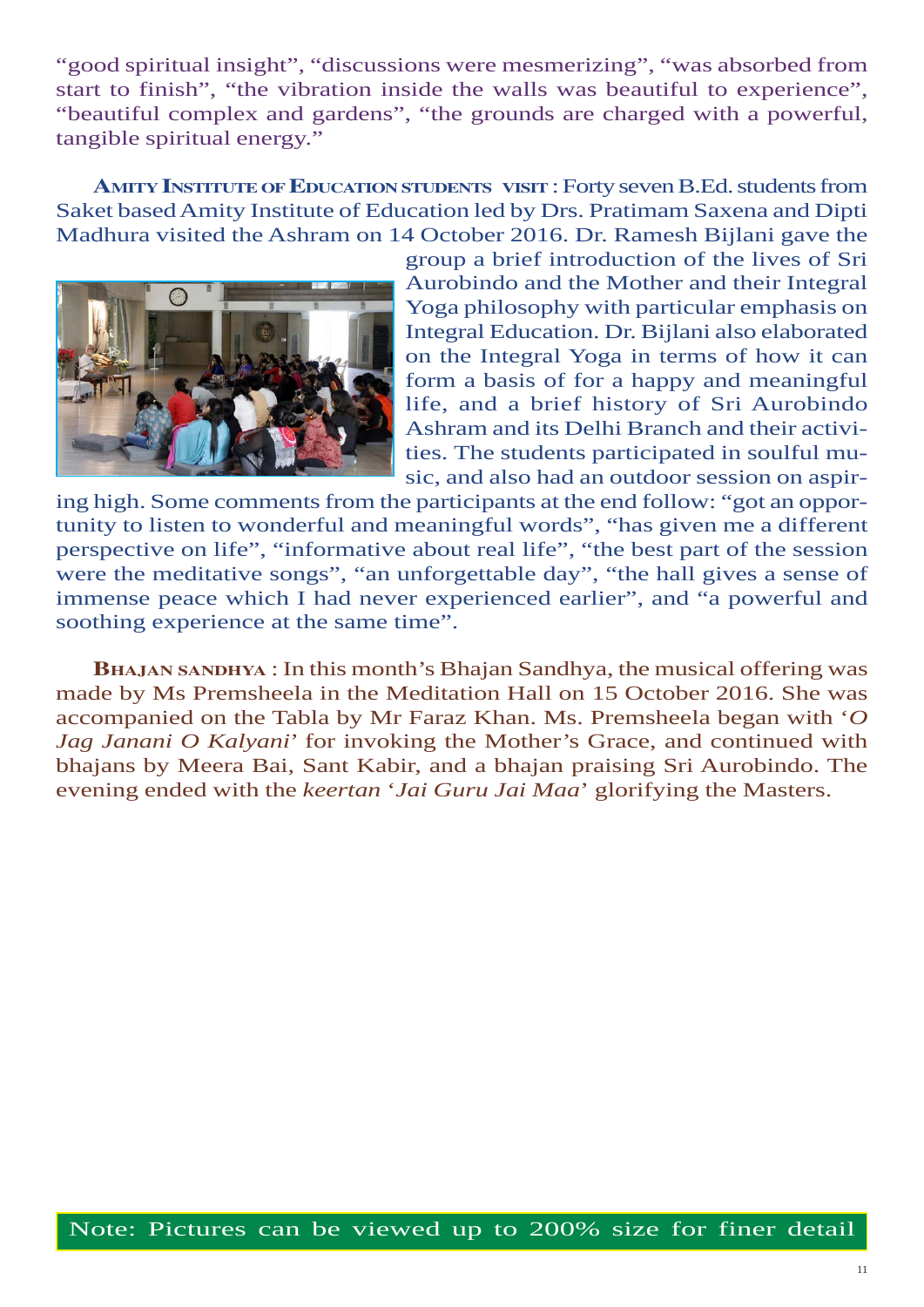## THE IDEAL OF HUMAN UNITY

CHAPTER XXXV SUMMARY AND CONCLUSION

In other words,—and this is the conclusion at which we arrive,—while it is possible to construct a precarious and quite mechanical unity by political and administrative means, the unity of the human race, even if achieved, can only be secured and can only be made real if the religion of humanity, which is at present the highest active ideal of mankind, spiritualises itself and becomes the general inner law of human life.

The outward unity may well achieve itself,—possibly, though by no means certainly, in a measurable time,—because that is the inevitable final trend of the working of Nature in human society which makes for larger and yet larger aggregations and cannot fail to arrive at a total aggregation of mankind in a closer international system.

This working of Nature depends for its means of fulfilment upon two forces which combine to make the larger aggregation inevitable. First, there is the increasing closeness of common interests or at least the interlacing and interrelation of interests in a larger and yet larger circle which makes old divisions an obstacle and a cause of weakness, obstruction and friction, and the clash and collision that comes out of this friction a ruinous calamity to all, even to the victor who has to pay a too heavy price for his gains; and even these expected gains, as war becomes more complex and disastrous, are becoming more and more difficult to achieve and the success problematical. An increasing perception of this community or interrelation of interests and a growing unwillingness to face the consequences of collision and ruinous struggle must push men to welcome any means for mitigating the divisions which lead to such disasters. If the trend to the mitigation of divisions is once given a definite form, that commences an impetus which drives towards closer and closer union. If she cannot arrive by these means, if the incoherence is too great for the trend of unification to triumph, Nature will use other means, such as war and conquest or the temporary domination of the powerful State or empire or the menace of such a domination which will compel those threatened to adopt a closer system of union. It is these means and this force of outward necessity which she used to create nation-units and national empires, and, however modified in the circumstances and workings, it is at bottom the same force and the same means which she is using to drive mankind towards international unification.

But, secondly, there is the force of a common uniting sentiment. This may work in two ways; it may come before as an originating or contributory cause or it may come afterwards as a cementing result. In the first case, the sentiment of a larger unity springs up among units which were previously divided and leads them to seek after a form of union which may then be brought about principally by the force of the sentiment and its idea or by that secondarily as an aid to other and more outward events and causes. We may note that in earlier times this sentiment was insufficiently effective, as among the petty clan or regional nations; unity had ordinarily to be effected by outward circumstances and gener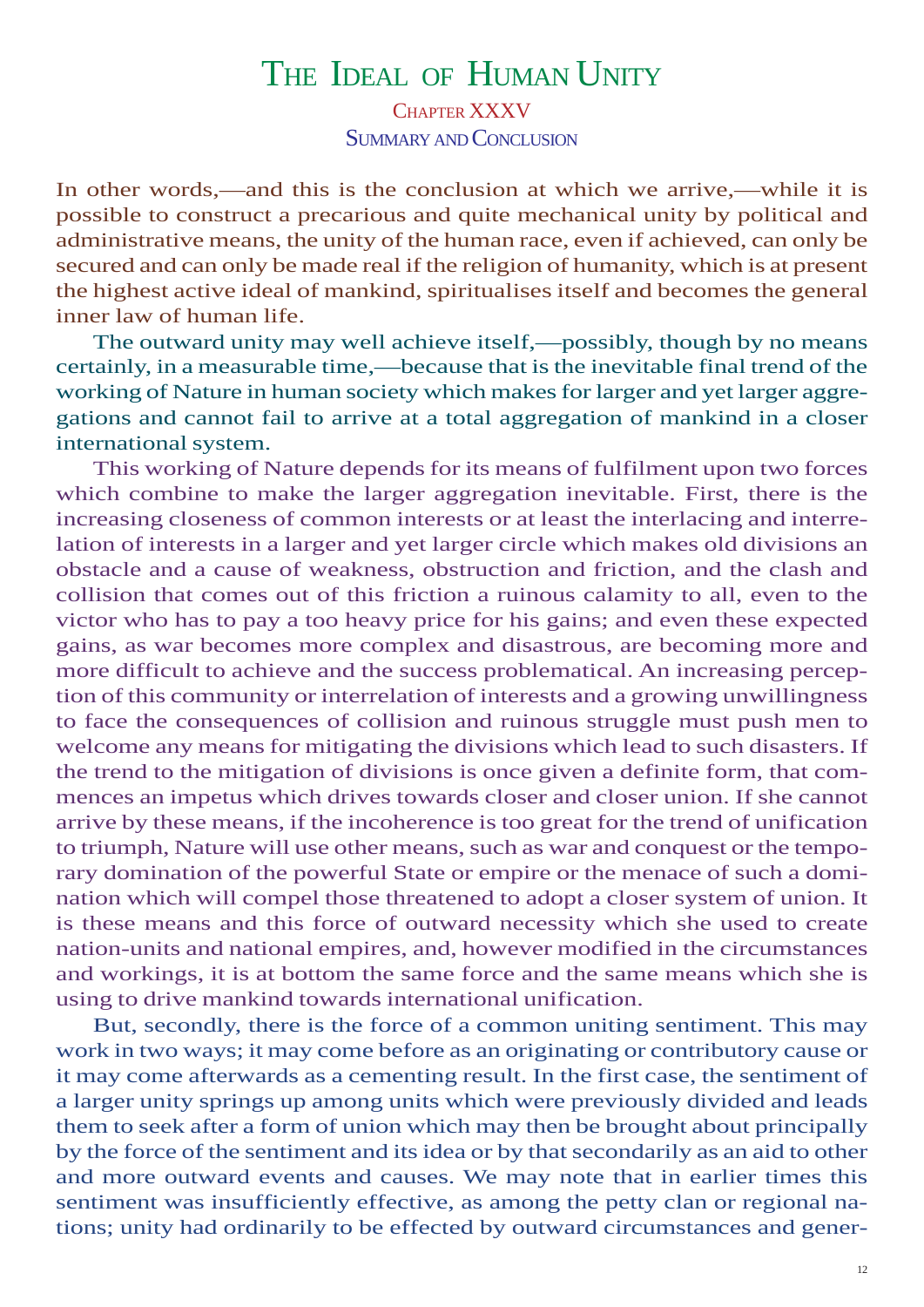ally by the grossest of them, by war and conquest, by the domination of the most powerful among many warring or contiguous peoples. But in later times the force of the sentiment of unity, supported as it has been by a clearer political idea, has become more effective. The larger national aggregates have grown up by a simple act of federation or union, though this has sometimes had to be preceded by a common struggle for liberty or a union in war against a common enemy; so have grown into one the United States, Italy, Germany, and more peacefully the Australian and South African federations. But in other cases, especially in the earlier national aggregations, the sentiment of unity has grown up largely or entirely as the result of the formal, outward or mechanical union. But whether to form or to preserve the growth of the sentiment, the psychological factor is indispensable; without it there can be no secure and lasting union. Its absence, the failure to create such a sentiment or to make it sufficiently living, natural, forcible has been the cause of the precariousness of such aggregates as Austro-Hungary and of the ephemeral character of the empires of the past, even as it is likely to bring about, unless circumstances change, the collapse or disintegration of the great present-day empires.

The trend of forces towards some kind of international world-organisation eventuating in a possible far-off unification, which is now just beginning to declare itself as an idea or aspiration though the causes which made it inevitable have been for some time at work, is enforced by the pressure of need and environment, by outward circumstances. At the same time, there is a sentiment helped and stimulated by these outward circumstances, a cosmopolitan, international sentiment, still rather nebulous and vaguely ideal, which may accelerate the growth of the formal union. In itself this sentiment would be an insufficient cement for the preservation of any mechanical union which might be created; for it could not easily be so close and forcible a sentiment as national feeling. It would have to subsist on the conveniences of union as its only substantial provender. But the experience of the past shows that this mere necessity of convenience is in the end not strong enough to resist the pressure of unfavourable circumstances and the reassertion of old or the effective growth of new centrifugal forces. There is, however, at work a more powerful force, a sort of intellectual religion of humanity, clear in the minds of the few, vaguely felt in its effects and its disguises by the many, which has largely helped to bring about much of the trend of the modern mind and the drift of its developing institutions. This is a psychological force which tends to break beyond the formula of the nation and aspires to replace the religion of country and even, in its more extreme forms, to destroy altogether the national sentiment and to abolish its divisions so as to create the single nation of mankind.

We may say, then, that this trend must eventually realise itself, however great may be the difficulties; and they are really enormous, much greater than those which attended the national formation. If the present unsatisfactory condition of international relations should lead to a series of cataclysms, either large and world-embracing like the present war or, though each more limited in scope, yet in their sum world-pervading and necessarily, by the growing interrelation of interests, affecting even those who do not fall directly under their touch, then mankind will finally be forced in self-defence to a new, closer and more strin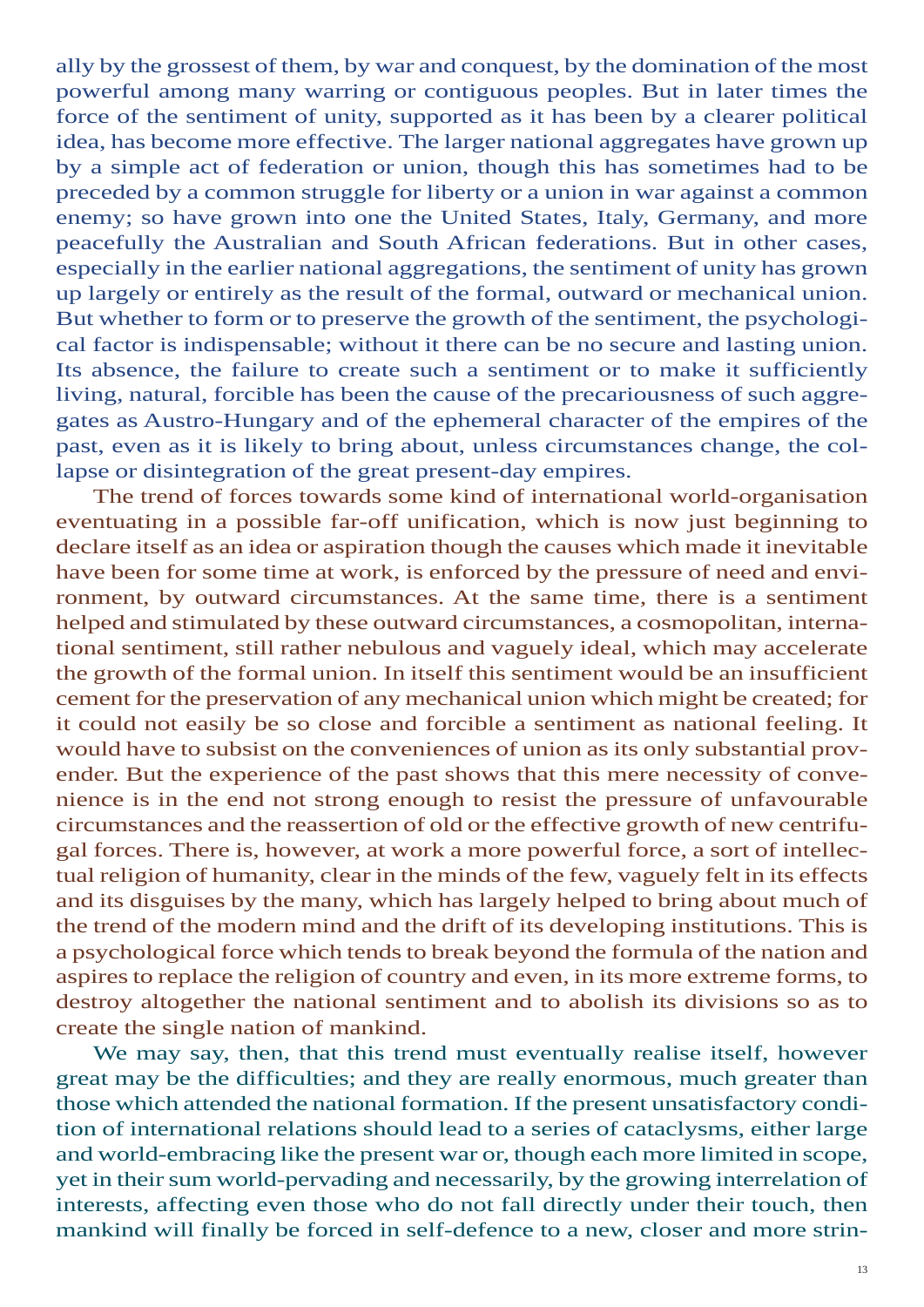gently unified order of things. Its choice will be between that and a lingering suicide. If the human reason cannot find out the way, Nature herself is sure to shape these upheavals in such a way as to bring about her end. Therefore, whether soon or in the long run, whether brought about by its own growing sentiment of unity, stimulated by common interest and convenience, or by the evolutionary pressure of circumstances,—we may take it that an eventual unification or at least some formal organisation of human life on earth is, the incalculable being always allowed for, practically inevitable.

I have tried to show from the analogy of the past evolution of the nation that this international unification must culminate or at least is likely to culminate in one of two forms. There is likely to be either a centralised World-State or a looser world-union which may be either a close federation or a simple confederacy of the peoples for the common ends of mankind. The last form is the most desirable, because it gives sufficient scope for the principle of variation which is necessary for the free play of life and the healthy progress of the race. The process by which the World-State may come starts with the creation of a central body which will at first have very limited functions, but, once created, must absorb by degrees all the different utilities of a centralised international control, as the State, first in the form of a monarchy and then of a parliament, has been absorbing by degrees the whole control of the life of the nation, so that we are now within measurable distance of a centralised socialistic State which will leave no part of the life of its individuals unregulated. A similar process in the World-State will end in the taking up and the regulation of the whole life of the peoples into its hands; it may even end by abolishing national individuality and turning the divisions that it has created into mere departmental groupings, provinces and districts of the one common State. Such an eventuality may seem now a fantastic dream or an unrealisable idea; but it is one which, under certain conditions that are by no means beyond the scope of ultimate possibility, may well become feasible and even, after a certain point is reached, inevitable. A federal system and still more a confederacy would mean, on the other hand, the preservation of the national basis and a greater or less freedom of national life, but the subordination of the separate national to the larger common interests and of full separate freedom to the greater international necessities.

It may be questioned whether past analogies are a safe guide in a problem so new and whether something else might not be evolved more intimately and independently arising from it and suitable to its complexities. But mankind even in dealing with its new problems works upon past experience and therefore upon past motives and analogies. Even when it seizes on new ideas, it goes to the past for the form it gives to them. Behind the apparent changes of the most radical revolutions we see this unavoidable principle of continuity surviving in the heart of the new order. Moreover, these alternatives seem the only way in which the two forces in presence can work out their conflict, either by the disappearance of the one, the separative national instinct, or by an accommodation between them. On the other hand, it is quite possible that human thought and action may take so new a turn as to bring in a number of unforeseen possibilities and lead to a quite different ending. And one might upon these lines set one's imagination to work and produce perhaps a utopia of a better kind. Such constructive efforts of the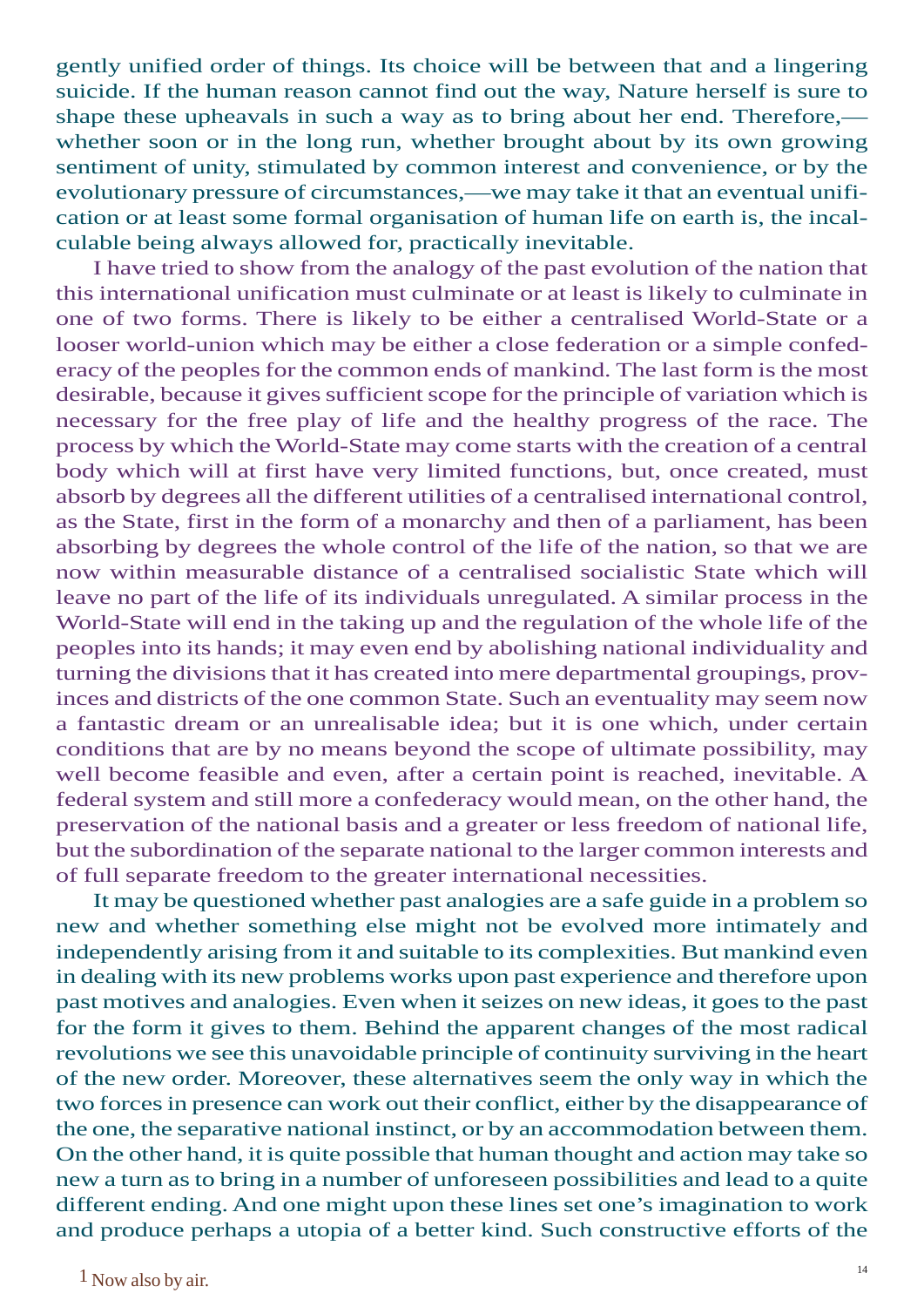human imagination have their value and often a very great value; but any such speculations would evidently have been out of place in the study I have attempted.

Assuredly, neither of the two alternatives and none of the three forms considered are free from serious objections. A centralised World-State would signify the triumph of the idea of mechanical unity or rather of uniformity. It would inevitably mean the undue depression of an indispensable element in the vigour of human life and progress, the free life of the individual, the free variation of the peoples. It must end, if it becomes permanent and fulfils all its tendencies, either in a death in life, a stagnation, or by the insurgence of some new saving but revolutionary force or principle which would shatter the whole fabric into pieces. The mechanical tendency is one to which the logical reason of man, itself a precise machine, is easily addicted and its operations are obviously the easiest to manage and the most ready to hand; its full evolution may seem to the reason desirable, necessary, inevitable, but its end is predestined. A centralised socialistic State may be a necessity of the future, once it is founded, but a reaction from it will be equally an eventual necessity of the future. The greater its pressure, the more certainly will it be met by the spread of the spiritual, the intellectual, the vital and practical principle of Anarchism in revolt against that mechanical pressure. So, too, a centralised mechanical World-State must rouse in the end a similar force against it and might well terminate in a crumbling up and disintegration, even in the necessity for a repetition of the cycle of humanity ending in a better attempt to solve the problem. It could be kept in being only if humanity agreed to allow all the rest of its life to be regularised for it for the sake of peace and stability and took refuge for its individual freedom in the spiritual life, as happened once under the Roman Empire. But even that would be only a temporary solution. A federal system also would tend inevitably to establish one general type for human life, institutions and activities; it would allow only a play of minor variations. But the need of variation in living Nature could not always rest satisfied with that scanty sustenance. On the other hand, a looser confederacy might well be open to the objection that it would give too ready a handle for centrifugal forces, were such to arise in new strength. A loose confederation could not be permanent; it must turn in one direction or the other, end either in a close and rigid centralisation or at last by a break-up of the loose unity into its original elements.

The saving power needed is a new psychological factor which will at once make a united life necessary to humanity and force it to respect the principle of freedom. The religion of humanity seems to be the one growing force which tends in that direction; for it makes for the sense of human oneness, it has the idea of the race, and yet at the same time it respects the human individual and the natural human grouping. But its present intellectual form seems hardly sufficient. The idea, powerful in itself and in its effects, is yet not powerful enough to mould the whole life of the race in its image. For it has to concede too much to the egoistic side of human nature, once all and still nine-tenths of our being, with which its larger idea is in conflict. On the other side, because it leans principally on the reason, it turns too readily to the mechanical solution. For the rational idea ends always as a captive of its machinery, becomes a slave of its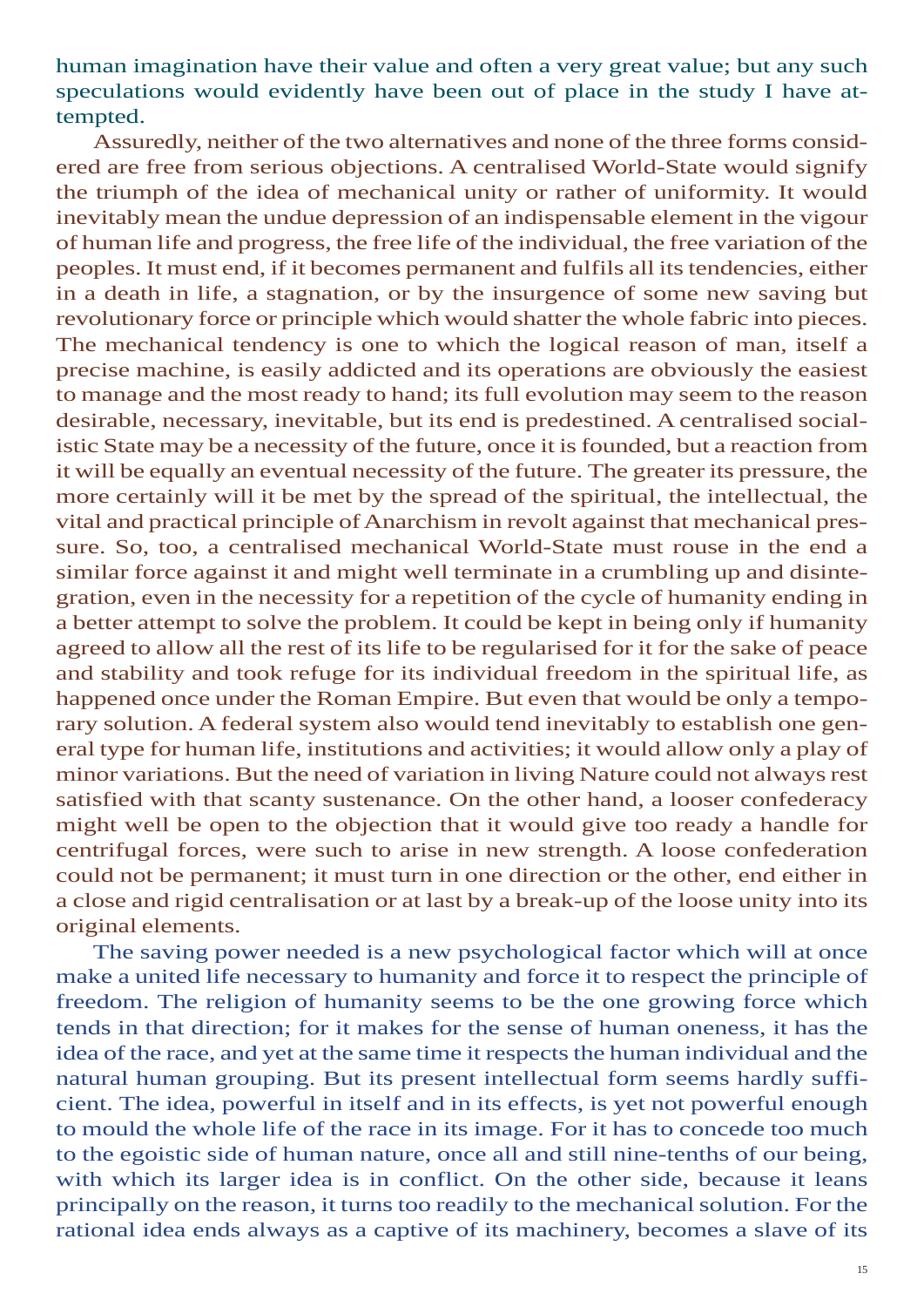own too binding process. A new idea with another turn of the logical machine revolts against it and breaks up its machinery, but only to substitute in the end another mechanical system, another credo, formula and practice.

A spiritual religion of humanity is the hope of the future. By this is not meant what is ordinarily called a universal religion, a system, a thing of creed and intellectual belief and dogma and outward rite. Mankind has tried unity by that means; it has failed and deserved to fail, because there can be no universal religious system, one in mental creed and vital form. The inner spirit is indeed one, but more than any other the spiritual life insists on freedom and variation in its self-expression and means of development. A religion of humanity means the growing realisation that there is a secret Spirit, a divine Reality, in which we are all one, that humanity is its highest present vehicle on earth, that the human race and the human being are the means by which it will progressively reveal itself here. It implies a growing attempt to live out this knowledge and bring about a kingdom of this divine Spirit upon earth. By its growth within us oneness with our fellow-men will become the leading principle of all our life, not merely a principle of cooperation but a deeper brotherhood, a real and an inner sense of unity and equality and a common life. There must be the realisation by the individual that only in the life of his fellow-men is his own life complete. There must be the realisation by the race that only on the free and full life of the individual can its own perfection and permanent happiness be founded. There must be too a discipline and a way of salvation in accordance with this religion, that is to say, a means by which it can be developed by each man within himself, so that it may be developed in the life of the race. To go into all that this implies would be too large a subject to be entered upon here; it is enough to point out that in this direction lies the eventual road. No doubt, if this is only an idea like the rest, it will go the way of all ideas. But if it is at all a truth of our being, then it must be the truth to which all is moving and in it must be found the means of a fundamental, an inner, a complete, a real human unity which would be the one secure base of a unification of human life. A spiritual oneness which would create a psychological oneness not dependent upon any intellectual or outward uniformity and compel a oneness of life not bound up with its mechanical means of unification, but ready always to enrich its secure unity by a free inner variation and a freely varied outer self-expression, this would be the basis for a higher type of human existence.

Could such a realisation develop rapidly in mankind, we might then solve the problem of unification in a deeper and truer way from the inner truth to the outer forms. Until then, the attempt to bring it about by mechanical means must proceed. But the higher hope of humanity lies in the growing number of men who will realise this truth and seek to develop it in themselves, so that when the mind of man is ready to escape from its mechanical bent,—perhaps when it finds that its mechanical solutions are all temporary and disappointing,—the truth of the Spirit may step in and lead humanity to the path of its highest possible happiness and perfection.

– *Sri Aurobindo*